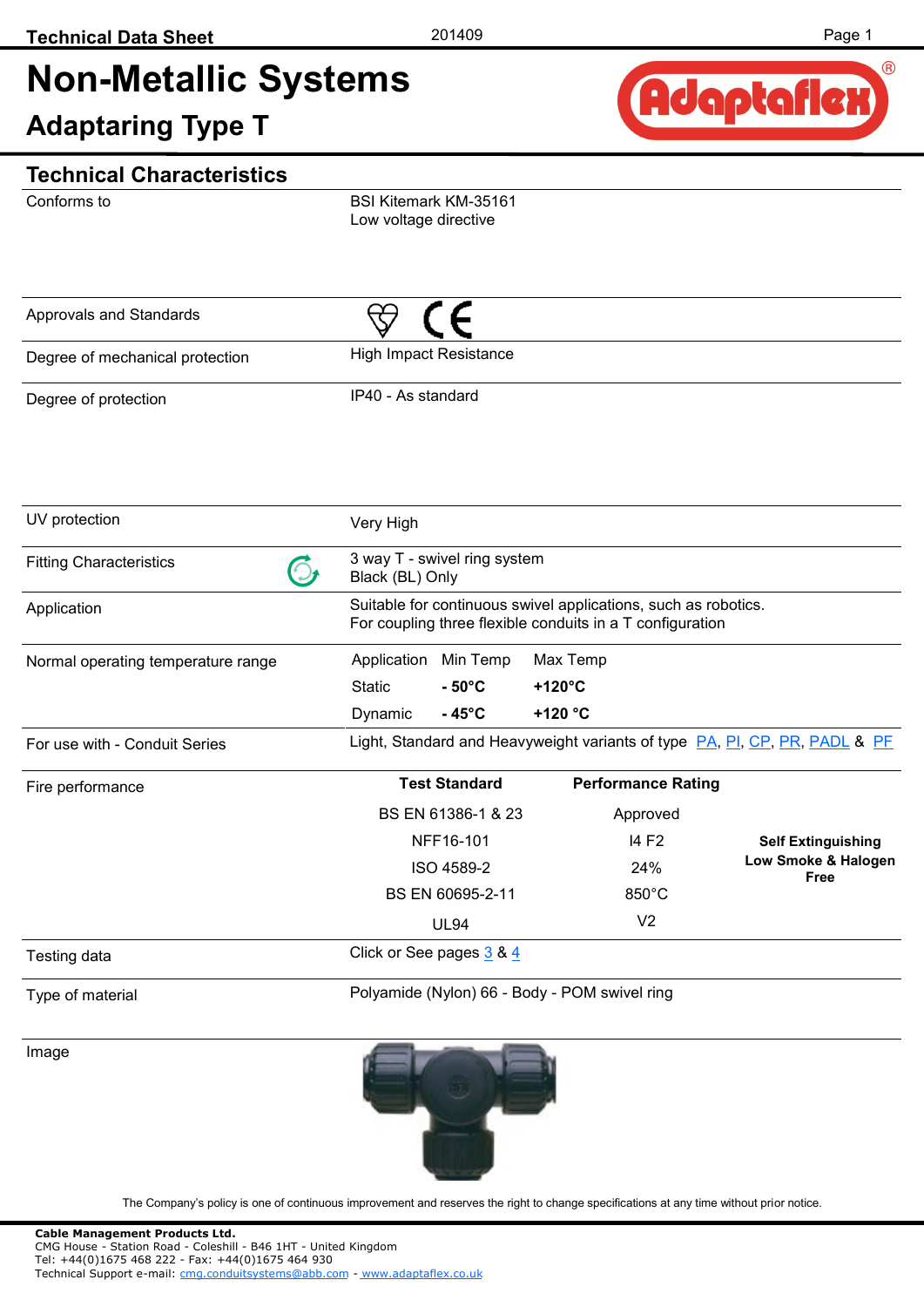**Adaptafle** 

®

# **Non-Metallic Systems**

## **Adaptaring Type T**

#### **Dimensional & Thread Data**

| Part No         | <b>Nominal</b><br><b>Conduit</b><br>(mm) | A     | B    | $\mathbf c$ | D    | Weight in<br>grams<br>(Each) |  |
|-----------------|------------------------------------------|-------|------|-------------|------|------------------------------|--|
| <b>AR13x3/T</b> | 13                                       | 68.5  | 50.0 | 38.7        | 26.8 | 22                           |  |
| AR16x3/T        | 16                                       | 69.5  | 50.5 | 37.6        | 30.7 | 26                           |  |
| AR21x3/T        | 21                                       | 80.0  | 58.0 | 42.7        | 35.0 | 37                           |  |
| AR28x3/T        | 28                                       | 95.0  | 71.0 | 51.5        | 43.0 | 65                           |  |
| AR34x3/T        | 34                                       | 109.0 | 84.0 | 61.0        | 51.0 | 85                           |  |



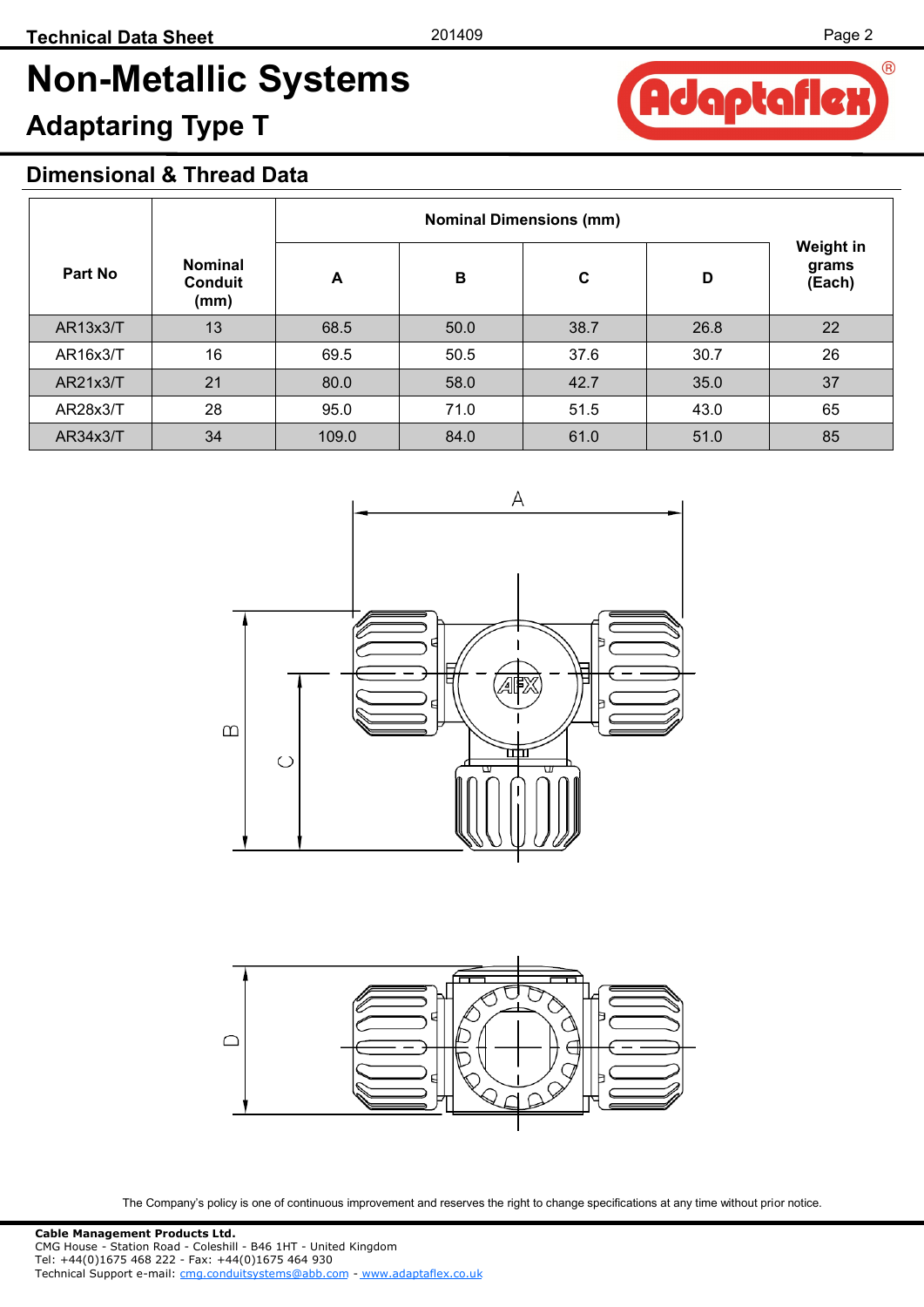## <span id="page-2-0"></span>**Non-Metallic Systems**

### **Adaptaring Type T**



#### **BS EN 61386 Classification**

| <b>Fitting</b> | Compression | Impact | Min<br>temp | Max<br>temp | bending | electrical | IP<br>solids | IP<br>water | <b>Corrosion</b> | <b>Tensile</b> | Non-flame<br>Propogating | Suspended<br>load |
|----------------|-------------|--------|-------------|-------------|---------|------------|--------------|-------------|------------------|----------------|--------------------------|-------------------|
| AL             | N/A         |        |             |             | N/A     |            |              |             |                  |                |                          |                   |

#### **Mechanical Properties**

| <b>Test Type</b>          | Methods / Standards   Requirements |                                            | Value   |
|---------------------------|------------------------------------|--------------------------------------------|---------|
| <b>Tensile Strength</b>   | IEC61386-1                         | 2 mins at Specified Value (PAFS21 Conduit) | Class 1 |
| <b>Tensile Strength</b>   |                                    | Ultimate Pullout (PAFS21 Conduit)          | 320N    |
| Impact Strength $@$ -45°C | IEC61386-1                         | No visible damage                          | Class 1 |
| Impact Strength @ -5°C    | IEC61386-1                         | No visible damage                          | Class 3 |
| Impact Strength @ 23°C    | IEC61386-1                         | No visible damage                          | Class 5 |

Tensile Tests to IEC 61386 gives the minimum classification value only. Actual values will depend on the type and size of the fittings used and will always be greater than the minimum – Impact strength is the minimum classification value at the minimum temperature – actual values will depend on size and temperature. Specific values available on request.

#### **Thermal Properties**

| Test Type              | Methods / Standards | Requirements                 | Value                                |
|------------------------|---------------------|------------------------------|--------------------------------------|
| Dynamic Applications   | IEC 61386-23        | 5000 Operations at MBR 2hrs  | $-45^{\circ}$ C to +120 $^{\circ}$ C |
| Static Short Term Temp |                     | Temporary Use (3000hrs)      | $-50^{\circ}$ C to +120 $^{\circ}$ C |
| Static Long Term Temp  |                     | Permanent Use (30,000) Hours | -40°C to +105°C                      |
|                        |                     |                              |                                      |